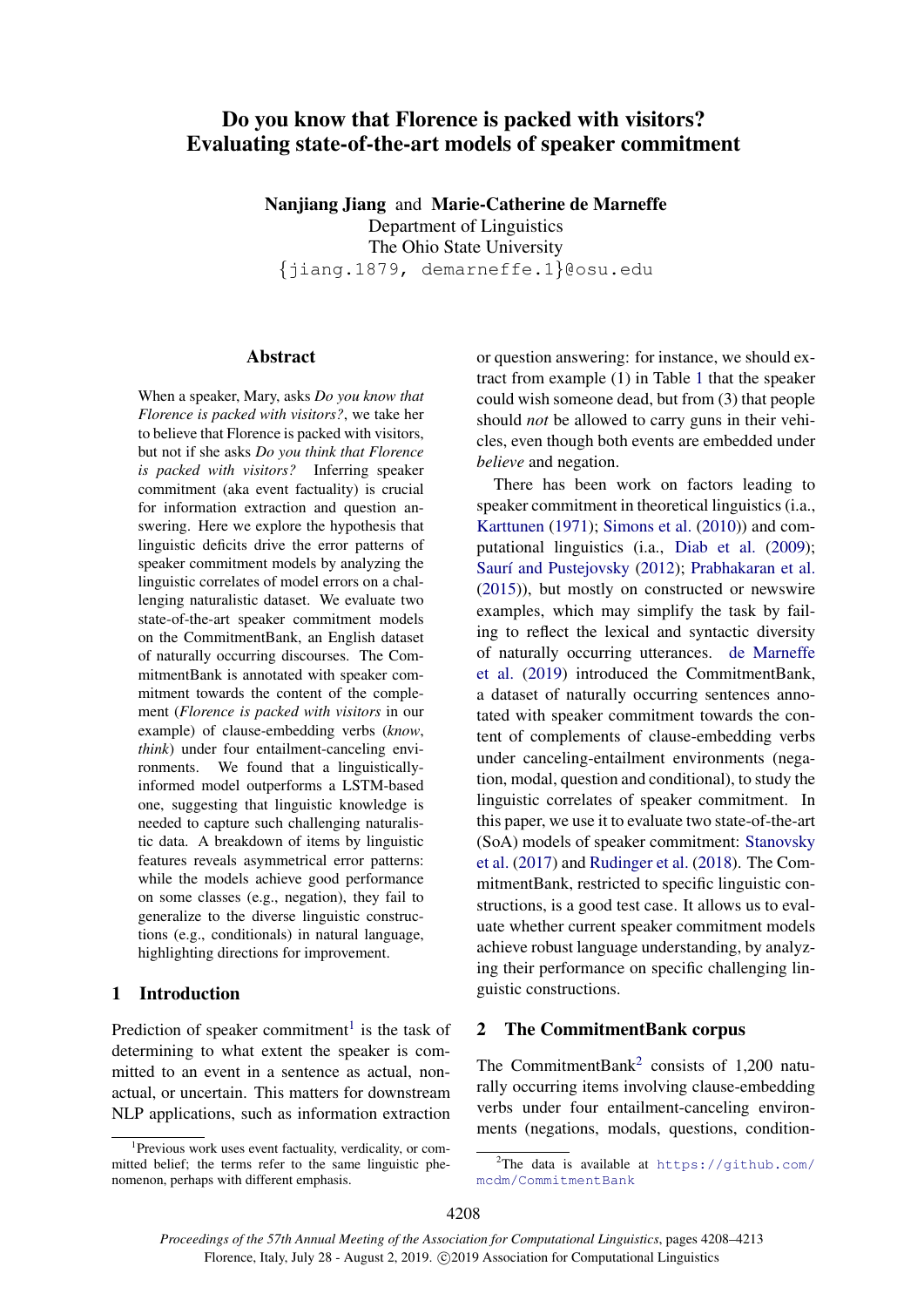<span id="page-1-1"></span>

Figure 1: Mean commitment scores in all of the CommitmentBank. Italicized verbs are factive, plain nonfactive.

<span id="page-1-0"></span>

| (1) | Context       | The answer is no, no no. Not now, not ever.                                                                                                |  |  |  |
|-----|---------------|--------------------------------------------------------------------------------------------------------------------------------------------|--|--|--|
|     | <b>Target</b> | I could wish anyone dead<br>I never believed<br>but last night changed all that.                                                           |  |  |  |
|     |               | Gold:1.56, Rule-based:3.0, Hybrid: 0.50                                                                                                    |  |  |  |
| (Z' | Context       | Revenue is estimated at \$18.6 million. The maker of document image processing equipment said the state procurement                        |  |  |  |
|     |               | division had declared FileNet in default on its contract with the secretary of state uniform commercial code division.                     |  |  |  |
|     | <b>Target</b> | FileNet said it <i>doesn't</i> <b>believe</b> the state has a valid basis of default and is reviewing its legal rights under the contract, |  |  |  |
|     |               | Gold: -0.47, Rule-based: 3.0, Hybrid: 1.08                                                                                                 |  |  |  |
|     |               | but said it can't predict the outcome of the dispute.                                                                                      |  |  |  |
| (3) | Context       | A: Yeah, that's crazy. <b>B</b> : and then you come here in the Dallas area, um,                                                           |  |  |  |
|     | <b>Target</b> | I don't <b>believe</b> that people should be allowed to carry guns in their vehicled.                                                      |  |  |  |
|     |               | Gold: -2.64, Rule-based: 3.0, Hybrid: 1.40                                                                                                 |  |  |  |

Table 1: Examples from the CommitmentBank, with gold scores and predictions from rule-based and hybrid models. Embedding verbs in bold, entailment-canceling environments italicized. The gold score is the mean annotators' speaker commitment judgments towards the content of the complement.

als). Three genres are represented: newswire from the Wall Street Journal (WSJ), fiction from the British National Corpus, and dialog from Switchboard. Each item consists of up to two context sentences and one target sentence, as shown in Table [1.](#page-1-0) For each item, speaker commitment judgments were gathered on Mechanical Turk from at least eight native English speakers. Participants judged whether or not the speaker is certain that the content of the complement in the target sentence is true, using a Likert scale labeled at 3 points (+3/speaker is certain that the complement is true, 0/speaker is not certain whether it is true or false, -3/speaker is certain that it is false). We took the mean annotations of each item as gold score of speaker commitment. Figure [1](#page-1-1) shows the mean annotations per embedding verb.

Restricted set We identified a subset of the CommitmentBank that displays high agreement among annotators. We divided the range of integer ratings  $[-3, 3]$  into three sub-ranges:  $[1, 3]$ where the speaker is committed to the complement

 $p$ , 0 where the speaker is uncommitted towards  $p$ ,  $[-3, -1]$  where the speaker is committed to  $\neg p$ . We selected the items for which at least 80% of the annotations fall into the same sub-range. This gives 556 items, with 37 clause-embedding verbs. Figure [2](#page-2-0) shows that the proportion of items with different linguistic features in the restricted set is similar to the proportion in the full set, suggesting that the restricted set is representative of the original data. The full CommitmentBank has a Krippendorff's  $\alpha$  of 0.53, while  $\alpha$  is 0.74 on the restricted set.

#### 3 Models of speaker commitment

We evaluate the performance of two speaker commitment models on the CommitmentBank: a rulebased model [\(Stanovsky et al.,](#page-5-5) [2017\)](#page-5-5) and a neuralbased one [\(Rudinger et al.,](#page-5-6) [2018\)](#page-5-6).

Rule-based model [Stanovsky et al.](#page-5-5) [\(2017\)](#page-5-5) proposed a rule-based model based on a deterministic algorithm based on TruthTeller [\(Lotan et al.,](#page-5-7) [2013\)](#page-5-7), which uses a top-down approach on a de-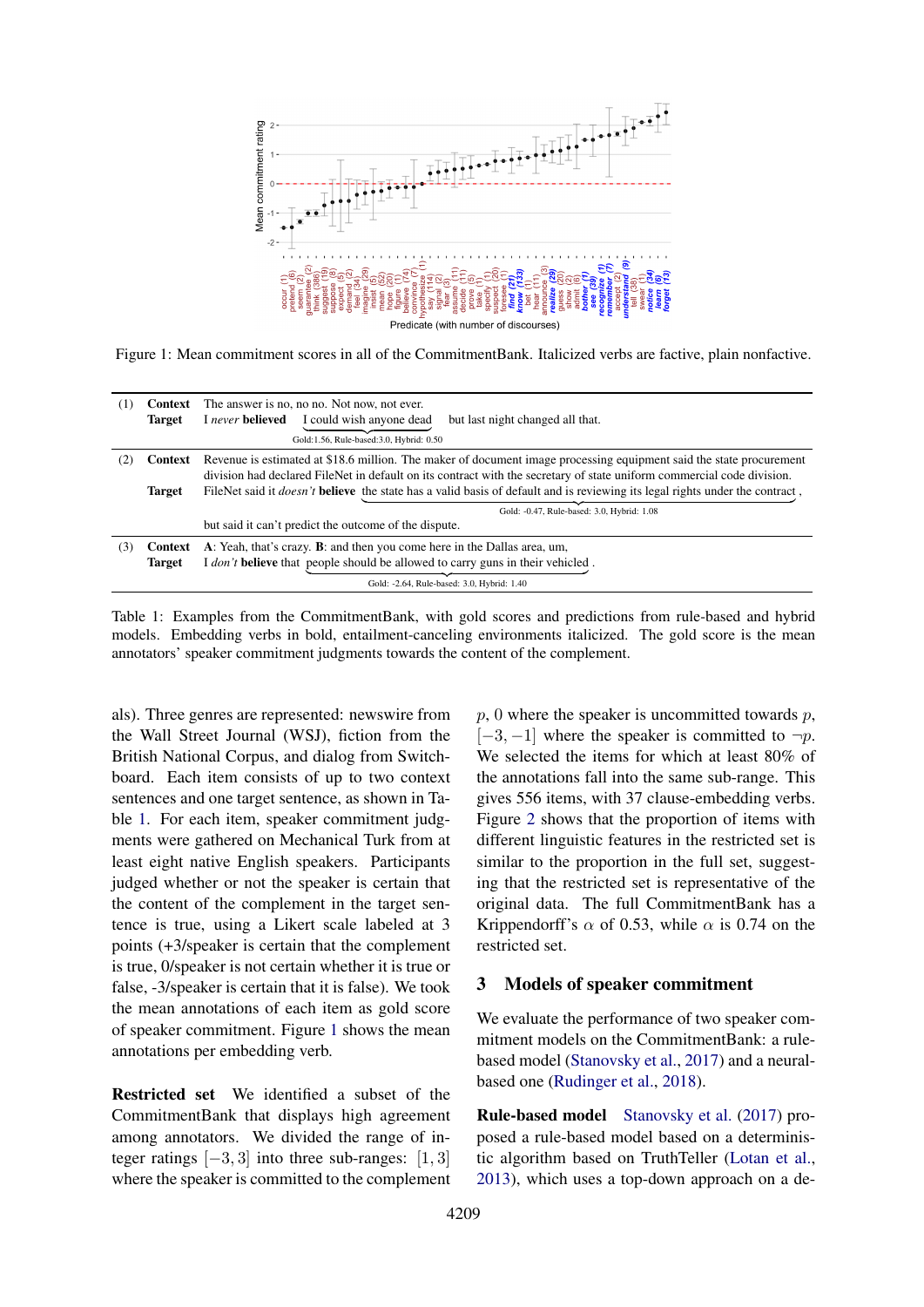<span id="page-2-0"></span>

Figure 2: Number of items with different features in the full and restricted sets of the CommitmentBank.

pendency tree and predicts speaker commitment score in  $[-3, 3]$  according to the implicative signatures [\(Karttunen,](#page-5-8) [2012\)](#page-5-8) of the predicates, and whether the predicates are under the scope of negation and uncertainty modifiers. For example, *refuse* p entails  $\neg p$ , so the factuality of its complement *p* gets flipped if encountered.

Neural-based model [Rudinger et al.](#page-5-6) [\(2018\)](#page-5-6) introduced three neural models for speaker commitment: a linear biLSTM, a dependency tree biL-STM, a hybrid model that ensembles the two. [Rudinger et al.](#page-5-6) [\(2018\)](#page-5-6) also proposed a multitask training scheme in which a model is trained on four factuality datasets: FactBank (Saurí and [Pustejovsky,](#page-5-9) [2009\)](#page-5-9), UW [\(Lee et al.,](#page-5-10) [2015\)](#page-5-10), MEAN-TIME [\(Minard et al.,](#page-5-11) [2016\)](#page-5-11) and UDS [\(Rudinger](#page-5-6) [et al.,](#page-5-6) [2018\)](#page-5-6), all with annotations on a  $[-3, 3]$ scale. Each dataset has shared biLSTM weights but specific regression parameters.

Reference datasets The FactBank, UW, and MEANTIME datasets all consist of sentences from news articles. Each event in FactBank was annotated by 2 annotators, with 0.81 Cohen's  $\kappa$ . UW has 5 annotations for each event, and MEANTIME has 6. UDS contains sentences from the English Web Treebank [\(Bies et al.,](#page-4-1) [2012\)](#page-4-1), which contains weblogs, newsgroups, emails, reviews, and question-answers. It has 2 annotations for each predicate, with 0.66 Cohen's  $\kappa$ . All four datasets have annotations biased towards  $+3$ , because (1) they are newswire-heavy with sentences describing known factual events, and (2) most annotations are for main-clause predicates instead of predicates in an embedded clause.

Table [2](#page-2-1) gives the number of predicates in each dataset and state-of-the-art results obtained. Two metrics were reported for both models: mean absolute error (MAE), measuring the absolute fit,

<span id="page-2-1"></span>

|                 | # Predicate | SoA  |            |
|-----------------|-------------|------|------------|
|                 |             | r    | <b>MAE</b> |
| FactBank        | 9.761 0.86  |      | 0.31       |
| <b>MEANTIME</b> | 1.395       | 0.61 | 0.23       |
| UW              | 13.644      | 0.75 | 0.42       |
| UDS             | 27.289      | 0.77 | 0.96       |

Table 2: The number of annotated predicates in each dataset, and previous state-of-the-art performance. The score on UW with MAE was obtained by [Stanovsky](#page-5-5) [et al.](#page-5-5) [\(2017\)](#page-5-5), while the other scores were obtained by [Rudinger et al.](#page-5-6) [\(2018\)](#page-5-6).

and Pearson's r correlation, measuring how well the model captures variability in the data. Pearson's r is considered more informative than MAE because the reference sets are biased towards  $+3$ .

#### 4 Evaluation

We evaluated the models of [Stanovsky et al.](#page-5-5) [\(2017\)](#page-5-5) and [Rudinger et al.](#page-5-6) [\(2018\)](#page-5-6) on the CommitmentBank. We used [Stanovsky et al.](#page-5-5) [\(2017\)](#page-5-5)'s rule-based annotator<sup>[3](#page-2-2)</sup> to get commitment ratings for the embedded predicates of the target sentences. Following [Rudinger et al.](#page-5-6) [\(2018\)](#page-5-6), we trained the linear, tree, and hybrid biLSTM models using the multi-task training scheme on the four factuality datasets they used, which produced four predictions. Following [White et al.](#page-5-12) [\(2018\)](#page-5-12), we used cross-validated ridge regression to predict a final score using the four predictions.

We include a majority baseline "All -2.0" (always predicting -2.0, since -2.0 is the most frequent answer in the full and restricted CommitmentBank). The results are shown in Figure [3.](#page-3-0) The rule-based model outperforms the biLSTM models on the full set, but overall both SoA models do not perform very well on the Commitment-Bank. As shown in Figure [3,](#page-3-0) the Commitment-Bank is substantially more challenging for these models than the reference datasets, with lower correlation and higher absolute error rates than were obtained for any of these other datasets.

#### 5 Analysis

Focusing on the restricted set, we perform detailed error analysis of the outputs of the rule-based and hybrid biLSTM models, which achieved the best

<span id="page-2-2"></span><sup>3</sup>[https://github.com/gabrielStanovsky/](https://github.com/gabrielStanovsky/unified-factuality) [unified-factuality](https://github.com/gabrielStanovsky/unified-factuality)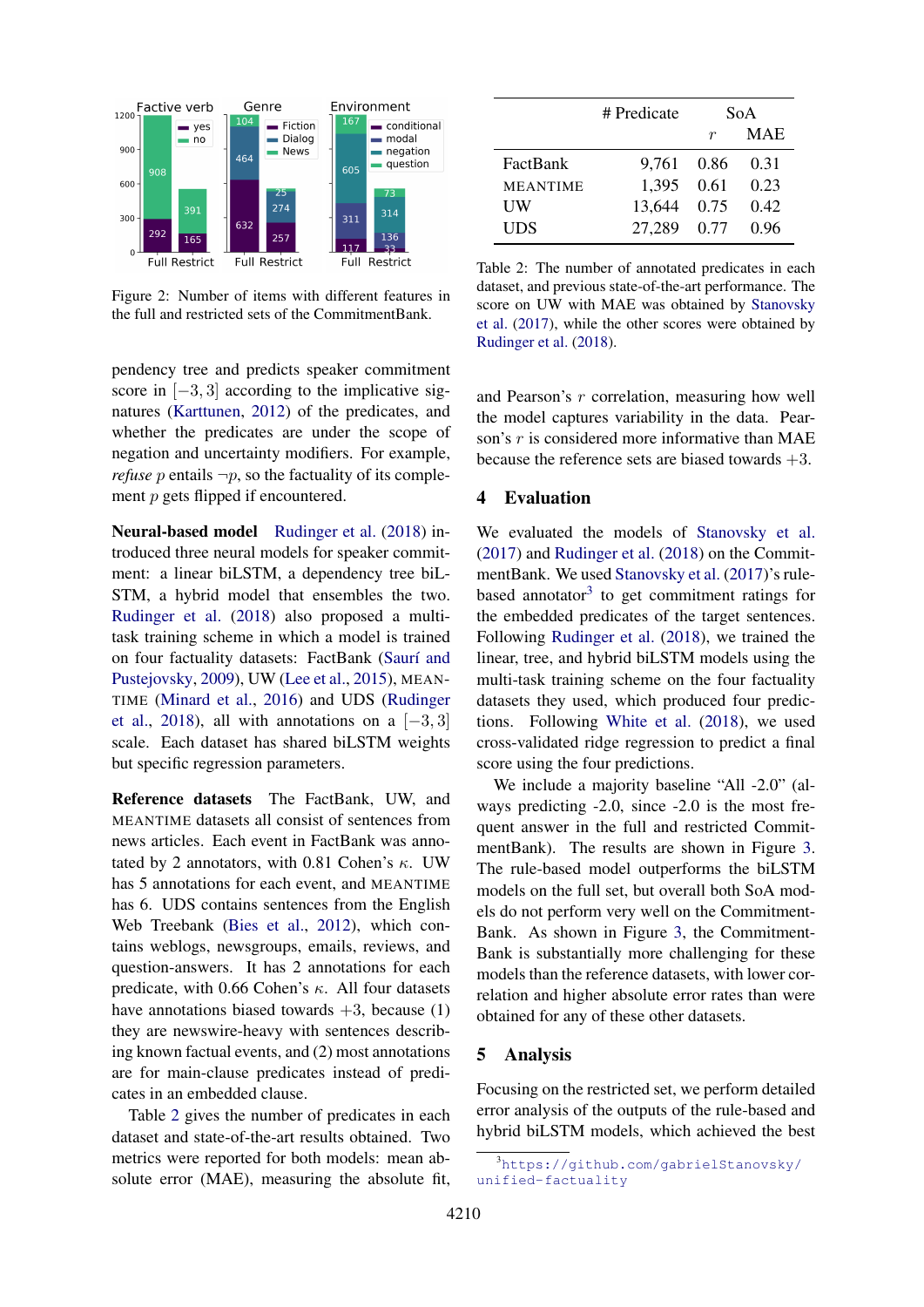<span id="page-3-0"></span>

Figure 3: Pearson r correlation and Mean Absolute Error (MAE) on All -2.0 baseline, Rule-based annotator [\(Stanovsky et al.,](#page-5-5) [2017\)](#page-5-5), and three biLSTM models in [Rudinger et al.](#page-5-6) [\(2018\)](#page-5-6). Pearson r is undefined for All -2.0. All correlations are statistically significant ( $p < 0.05$ ).

<span id="page-3-1"></span>

|            |             | $\boldsymbol{r}$       |                     | <b>MAE</b> |       |
|------------|-------------|------------------------|---------------------|------------|-------|
| Feature    | Value       | Rule                   | Hybr.               | Rule       | Hybr. |
|            | Cond.       | NA.                    | 0.02                | 2.08       | 1.50  |
|            | Modal       | $-0.01$                | $0.21$ <sup>†</sup> | 1.37       | 1.08  |
| Embedding  | Negation    | $0.45^{\dagger}$       | $0.22^{\dagger}$    | 2.26       | 2.40  |
|            | Ouestion    | $-0.22$                | $0.29$ <sup>†</sup> | 2.35       | 1.25  |
|            | Fiction     | $0.25$ <sup>†</sup>    | $0.18^{\dagger}$    | 1.72       | 1.47  |
| Genre      | Dialog      | $0.50 \;$ <sup>†</sup> | $0.21$ <sup>†</sup> | 2.27       | 2.23  |
|            | <b>News</b> | 0.14                   | 0.10                | 2.94       | 2.10  |
| Factive    | Yes         | $-0.14$                | $0.23$ <sup>†</sup> | 1.58       | 1.20  |
|            | No          | $0.49^+$               | $0.25$ <sup>†</sup> | 2.23       | 2.16  |
| NegRaising |             | 0.04                   | $-0.07$             | 1.91       | 2.77  |

Table 3: Performance and number of items per feature. The scores in bold indicate the classes on which each model has the best performance (with respect to both metrics). † marks statistical significance of Pearson's correlation ( $p < 0.05$ ).

correlation. Table [3](#page-3-1) shows performance for the following linguistic features, and Figure [4](#page-4-2) shows scatterplots of gold judgments vs. predictions.

Embedding environment The rule-based model can only capture inferences involving negation  $(r = 0.45)$ , while the hybrid model performs more consistently across negation, modal, and question ( $r \sim 0.25$ ). Both models cannot handle inferences with conditionals.

The model's performance on the negation items also vary with respect to genre: the rule-based model has significant correlations for fiction  $(r =$ 0.45) and dialog ( $r = 0.32$ ), while the hybrid model has correlations between 0.05 and 0.2 for all three genres, none reaching significance. About 40% of the modal and question items involve factive verbs, therefore the performance of these environments also correlate with the models' performance on factive verbs (elaborated on below).

Genre Both models achieve the best correlation on dialog (Switchboard), and the worst on newswire (WSJ). The poor performance on WSJ might be due to its scores in CommitmentBank being more widespread (reflected in Figure [4\)](#page-4-2) than annotations in the reference datasets (e.g., MEAN-TIME), which tend to be biased towards +3. The good performance of the rule-based model on dialog could be due to the fact that 70% of the items in dialog are in a negation environment with a nonfactive verb.

Factive embedding verb Lexicalist theories (i.a., [Karttunen](#page-5-13) [1973;](#page-5-13) [Heim](#page-4-3) [1983\)](#page-4-3) predict that complements of factive verbs are commitments of the speaker. This tendency is reflected in Figures [1](#page-1-1) and [4](#page-4-2) where most sentences with factives have higher mean commitment scores. Both models get better MAE on factives, but better correlation on nonfactives. The improved MAE of the rule-based model might be due to its use of factive/implicative signatures. However, the poor correlations suggest that neither model can robustly capture the variability in inference which exists in sentences involving factive/nonfactive verbs (see i.a. [Beaver](#page-4-4) [2010;](#page-4-4) [de Marneffe et al.](#page-5-4) [2019\)](#page-5-4).

Neg-raising Within sentences with negation, we examine the models' performance on sentences with "neg-raising" reading, where a negation in the matrix clause (*not* {*think/believe*} p) is interpreted as negating the complement clause (*think/believe not* p), as in example (3) in Table [1](#page-1-0) where we understand the speaker to be committed to *people should not be allowed to carry guns in their vehicles*. We identify "neg-raising" items as items with a negation embedding environment, *think* or *believe* verb, and a negative commitment score. There is almost no correlation between both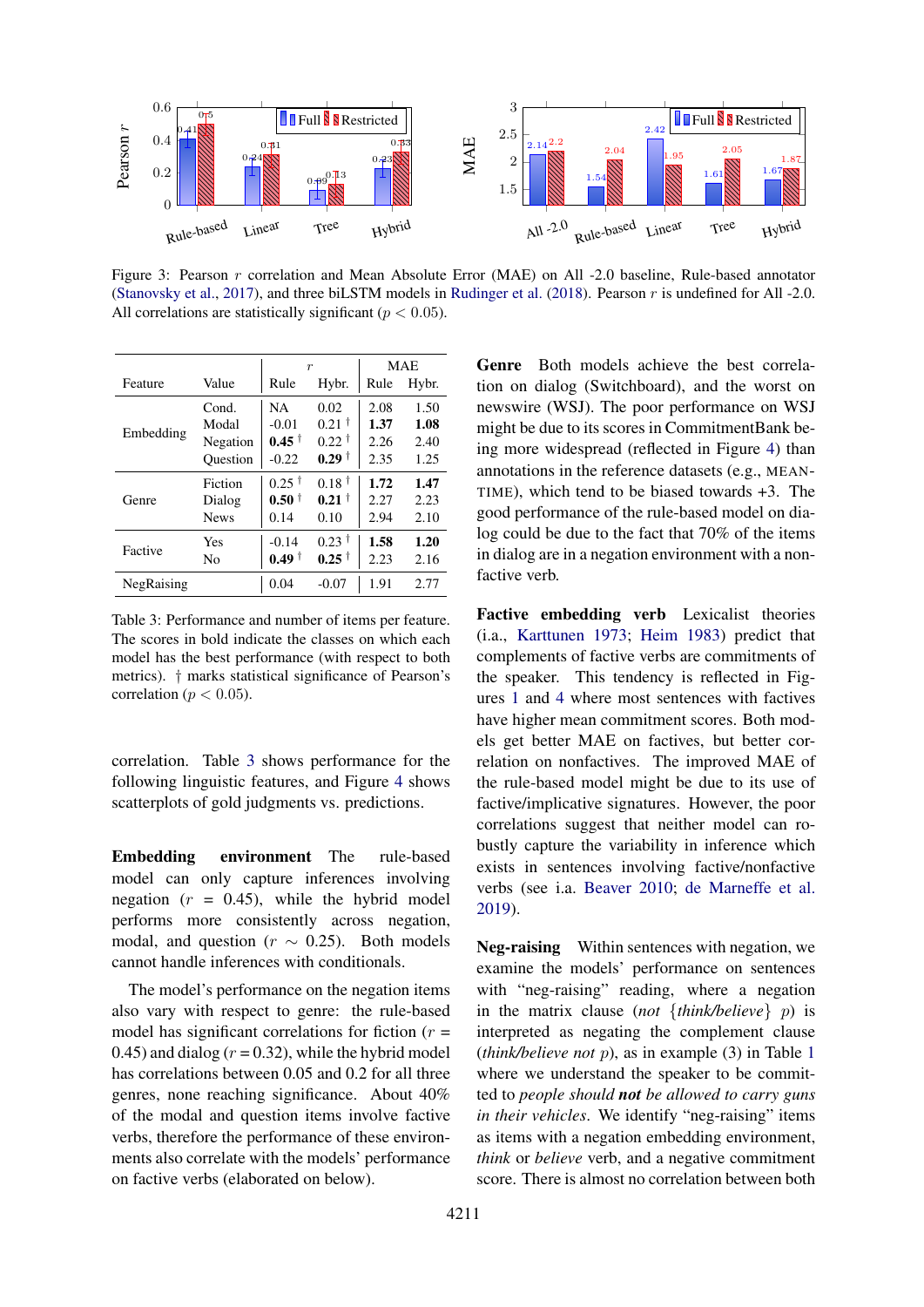<span id="page-4-2"></span>

Figure 4: Gold scores vs. model prediction. Each point is a sentence. Lines show perfect predictions.

models' predictions and gold judgments (Table [3\)](#page-3-1), suggesting that the models are not able to capture neg-raising inferences.

Model behavior Figure [4](#page-4-2) shows that the hybrid model predictions are mostly positive, whereas the rule-based model predictions are clustered at −3 and  $+3$ . This suggests that the rule-based model cannot capture the gradience present in commitment judgments, while the hybrid model struggles to recognize negative commitments.

To better interpret the models' outputs, we evaluate them in a classification setting. We use Gaussian mixture models to obtain three clusters for the mean gold scores and the predictions of both models. We assign the cluster with the highest mean to +: speaker is certain that the complement is true, the one with the lowest mean to  $-$ : speaker is certain that it is false, and the remaining one to o: speaker is not certain about its truth. We report precision, recall and F1 in Table [4.](#page-4-5) The rule-based model predicts + by default unless it has clear evidence (e.g., negation) for negative commitment. This behavior is reflected in the high precision for  $-$ . Both models perform well on  $+$  and  $-$ , but neither is able to identify no commitment (o).

#### 6 Conclusion

Our evaluation of two SoA models for speaker commitment on the CommitmentBank shows that the models perform better on sentences with nega-

<span id="page-4-5"></span>

|         | Precision |                                  | Recall |      | F1       |      | Count |
|---------|-----------|----------------------------------|--------|------|----------|------|-------|
|         |           | Rule Hybr. Rule Hybr. Rule Hybr. |        |      |          |      |       |
| $^{+}$  | 0.58      | 0.64                             | 0.91   | 0.51 | 0.71     | 0.56 | 251   |
|         | 0.99      | 0.67                             | 0.55   | 0.20 | 0.70     | 0.31 | 268   |
| $\circ$ | 0.00      | 0.06                             | 0.00   | 0.46 | $\theta$ | 0.11 | 37    |
| Total   | 0.74      | 0.61                             | 0.67   | 0.35 | 0.66     | 0.41 | 556   |

Table 4: Classification performance of the models.

tion, and with nonfactive embedding verbs. However, they are not able to generalize to other linguistic environments such as conditional, modal, and neg-raising, which display inference patterns that are important for information extraction. Both models are able to identify the polarity of commitment, but cannot capture its gradience. The rulebased model, outperforming the biLSTM models on the full CommitmentBank, shows that a linguistically-informed model scales more successfully to challenging naturalistic data.

In the long run, to perform robust language understanding, models will need to incorporate more linguistic foreknowledge and be able to generalize to a wider range of linguistic constructions.

#### Acknowledgment

We thank the anonymous reviewers for their valuable feedback. We also thank Micha Elsner, Cory Shain, and the Clippers group at The Ohio State University for their helpful discussions and suggestions. This material is based upon work supported by the National Science Foundation under Grant No. IIS-1464252.

#### References

- <span id="page-4-4"></span>David Beaver. 2010. Have you noticed that your belly button lint colour is related to the colour of your clothing? In Rainer Bäuerle, Uwe Reyle, and Thomas Ede Zimmermann, editors, *Presuppositions and Discourse: Essays Offered to Hans Kamp*, pages 65–99. Leiden, The Netherlands: Brill.
- <span id="page-4-1"></span>Ann Bies, Justin Mott, Colin Warner, and Seth Kulick. 2012. English web treebank. *Linguistic Data Consortium, Philadelphia, PA*.
- <span id="page-4-0"></span>Mona Diab, Lori Levin, Teruko Mitamura, Owen Rambow, Vinodkumar Prabhakaran, and Weiwei Guo. 2009. Committed belief annotation and tagging. In *Proceedings of the Third Linguistic Annotation Workshop*, pages 68–73.
- <span id="page-4-3"></span>Irene Heim. 1983. On the projection problem for presuppositions. In *West Coast Conference on Formal Linguistics (WCCFL) 2*, pages 114–125.